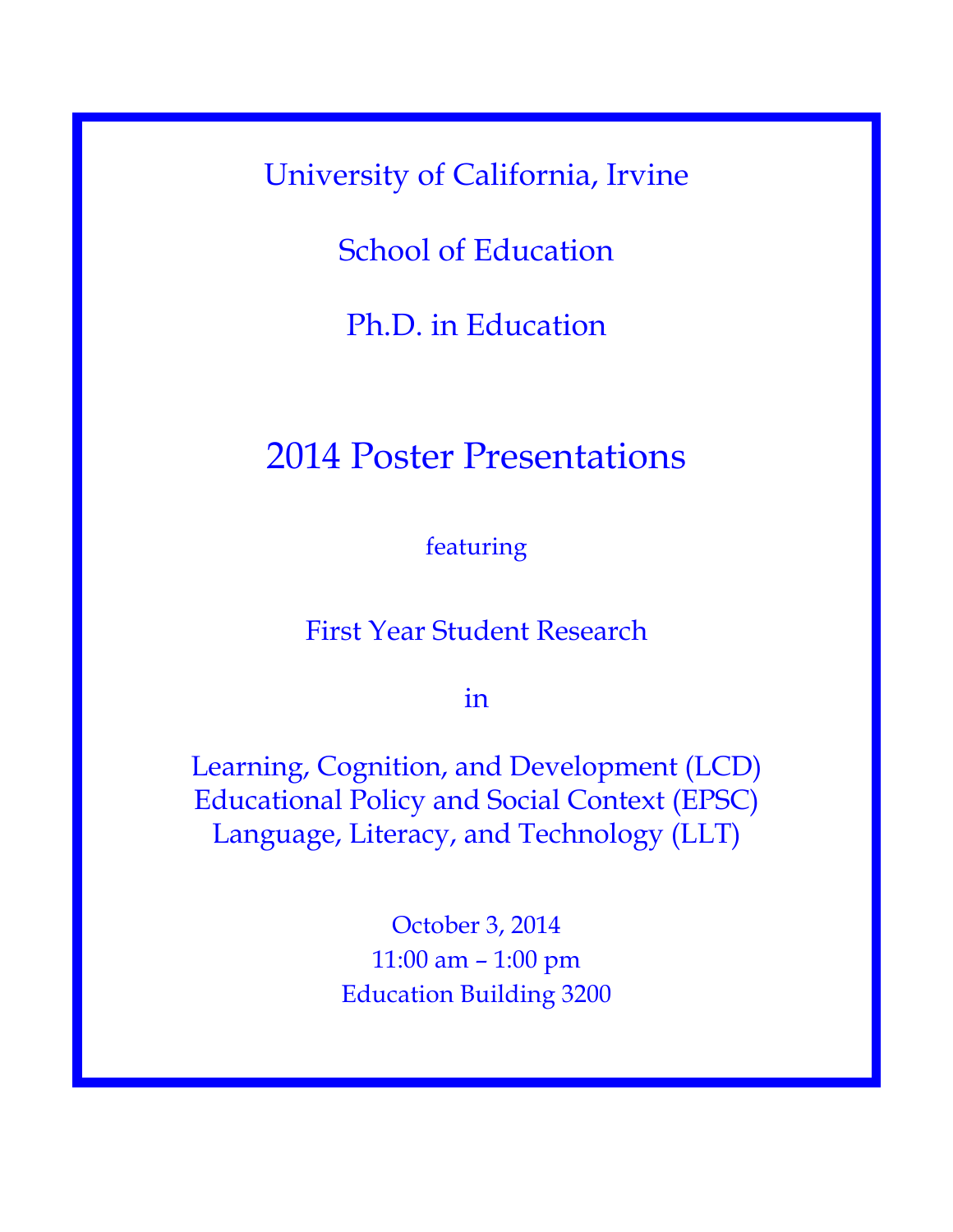## 2014 Ph.D. in Education Poster Presentations

UC Irvine School of Education 3200

October 3, 2014 11:00 am – 1:00 pm

## 2014 Poster Abstracts

|                                | Title: Assessing Algebraic Learning as Growth                                                                                                                                                                                                                                                                                                                                                                                                                                                                                                                                                                                                                                                                                                                                                                                                                                                                                          |
|--------------------------------|----------------------------------------------------------------------------------------------------------------------------------------------------------------------------------------------------------------------------------------------------------------------------------------------------------------------------------------------------------------------------------------------------------------------------------------------------------------------------------------------------------------------------------------------------------------------------------------------------------------------------------------------------------------------------------------------------------------------------------------------------------------------------------------------------------------------------------------------------------------------------------------------------------------------------------------|
| Priyanka Agarwal<br><b>LCD</b> | Abstract: New mathematics standards call for the early development of algebraic<br>thinking. Additionally, national education policy is increasingly requiring<br>characterizations of learning as outcomes and relative growth. This analysis<br>investigates how algebraic learning may be assessed systematically in terms of<br>growth. Drawing on pre- and post-tests administered during a teaching intervention<br>with 5th graders, open-coding of students' written work resulted in four stages of<br>algebraic learning. These stages were then used to characterize shifts in learning as<br>growth. The distribution of students defined by the growth-based assessment was<br>found to be different than those defined by the outcome-based assessment.<br>Poster Presentation Advisor: Tesha Sengupta-Irving                                                                                                            |
|                                | Title: Improving Fluid Intelligence with Training on Working Memory: A Meta-<br>Analysis                                                                                                                                                                                                                                                                                                                                                                                                                                                                                                                                                                                                                                                                                                                                                                                                                                               |
| Jacky Au<br><b>LCD</b>         | <i>Abstract</i> : Working Memory (WM), the ability to store and manipulate information<br>for short periods of time, is an important predictor of scholastic aptitude and a<br>critical bottleneck underlying higher-order cognitive processes. Recent training<br>interventions targeting WM have suggested plasticity by demonstrating<br>improvements in both trained and untrained WM tasks. However, evidence of<br>transfer into more general cognitive domains such as fluid intelligence (Gf) has been<br>more equivocal. Therefore, we conducted a meta-analysis focusing on one specific<br>training program, n-back, and found a small but significant effect of training on<br>improving Gf. Several moderators are identified and discussed. We conclude that<br>short-term cognitive training on the order of weeks can produce beneficial effects in<br>important cognitive functions, as measured by laboratory tests. |
|                                | Poster Presentation Advisor: Susanne Jaeggi                                                                                                                                                                                                                                                                                                                                                                                                                                                                                                                                                                                                                                                                                                                                                                                                                                                                                            |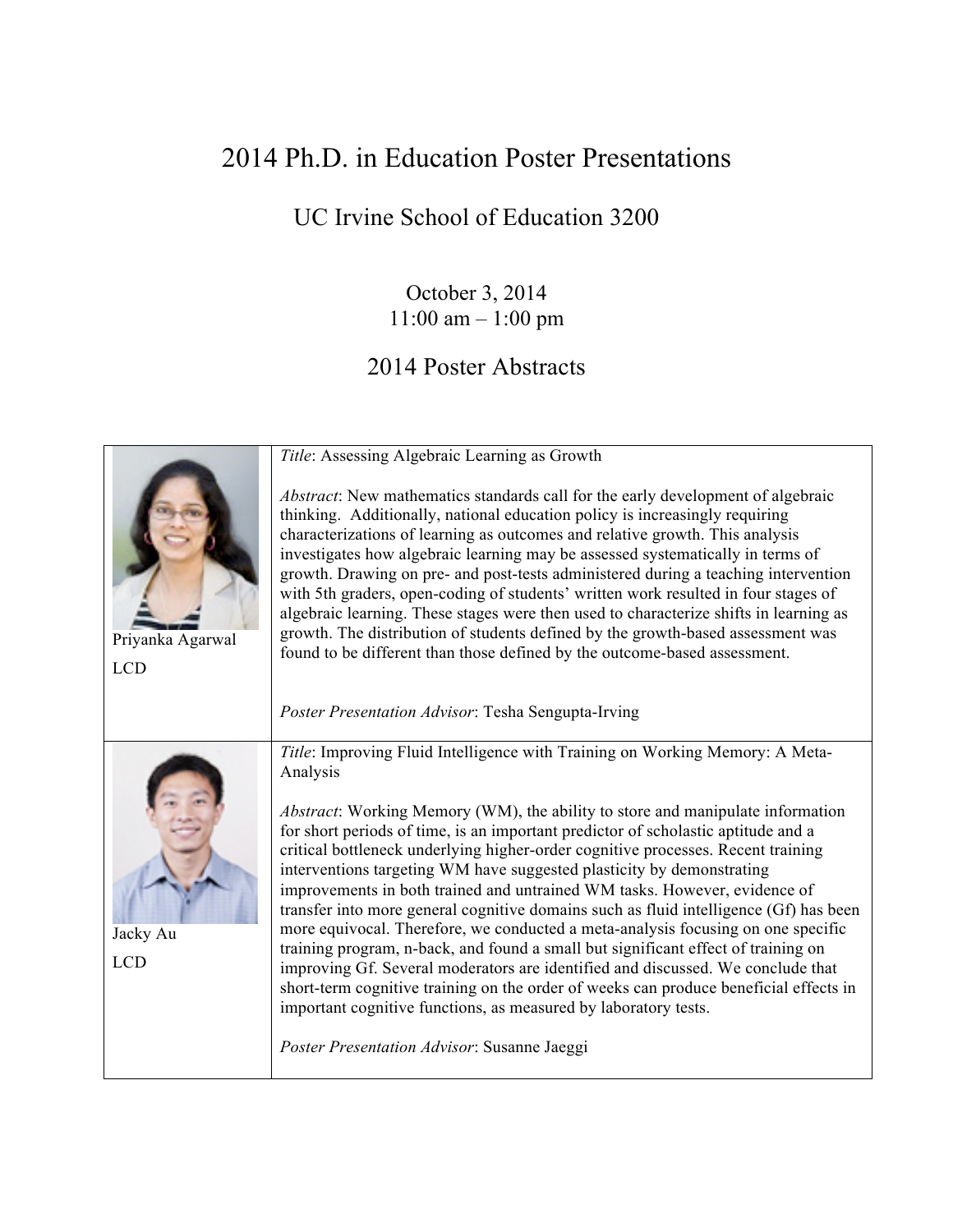|                                | Title: Flipping the Tradition: Blended Instruction Better Prepares Students                                                                                                                                                                                                                                                                                                                                                                                                                                                                                                                                                                                                                                                                                                                                                                                                                                                                                                                                                    |
|--------------------------------|--------------------------------------------------------------------------------------------------------------------------------------------------------------------------------------------------------------------------------------------------------------------------------------------------------------------------------------------------------------------------------------------------------------------------------------------------------------------------------------------------------------------------------------------------------------------------------------------------------------------------------------------------------------------------------------------------------------------------------------------------------------------------------------------------------------------------------------------------------------------------------------------------------------------------------------------------------------------------------------------------------------------------------|
| Bianca Cung<br><b>LLT</b>      | Abstract: Blended and online instruction are becoming increasingly popular, though<br>comparisons against traditional face-to-face instruction have largely yielded mixed<br>results. This study makes a three-way comparison of different modes of<br>undergraduate remedial math instruction by examining final exam performance in a<br>subsequent math course, calculus. Because traditional face-to-face, blended, and<br>online pre-calculus instruction were all offered at different times, this study uses a<br>difference-in-differences approach where pre-calculus students who moved on to<br>calculus are compared to their classmates in calculus. Through linear regression<br>techniques controlling for students' background factors, this study found that<br>students in the blended pre-calculus instruction condition were better able to catch<br>up to their calculus classmates than students in the online or traditional face-to-face<br>condition.<br>Poster Presentation Advisor: Mark Warschauer |
|                                |                                                                                                                                                                                                                                                                                                                                                                                                                                                                                                                                                                                                                                                                                                                                                                                                                                                                                                                                                                                                                                |
|                                | Title: Evaluating the Peabody Picture Vocabulary Test-4 for Differential Item<br>Functioning                                                                                                                                                                                                                                                                                                                                                                                                                                                                                                                                                                                                                                                                                                                                                                                                                                                                                                                                   |
| Gabriel Estrella<br><b>LCD</b> | <i>Abstract</i> : The Peabody Picture Vocabulary Test-IV (PPVT-IV) is a widely<br>implemented vocabulary-scale that, despite being standardized on an English<br>proficient population, is frequently used on English Language Learners' (ELL).<br>Because language factors can moderate performance on achievement test (Abedi,<br>2002), and underestimate ability levels for students lacking English proficiency<br>(Navarrete & Gustke, 1996), it is unclear whether the PPVT-4 provides a valid and<br>equitable measure of vocabulary knowledge for ELL's. In response to this issue, the<br>following study evaluated the PPVT-IV for Differential Item Functioning (DIF).<br>Although 14 of the 228 items were identified as DIF, corresponding effect sizes<br>were negligible, and thus inconsequential to the test's validity. Overall, the result<br>suggests that the PPVT-IV contains items that function equivalently for both ELL<br>and non-ELL examinees.                                                   |
|                                | Poster Presentation Advisor: Penelope Collins                                                                                                                                                                                                                                                                                                                                                                                                                                                                                                                                                                                                                                                                                                                                                                                                                                                                                                                                                                                  |
|                                | Title: Social Positioning and Performance in Massive Open Online Courses                                                                                                                                                                                                                                                                                                                                                                                                                                                                                                                                                                                                                                                                                                                                                                                                                                                                                                                                                       |
| Suhang Jiang<br><b>LLT</b>     | Abstract: Massive Open Online Courses (MOOCs) have attracted millions of users<br>in the past two years. However, the student completion rate in MOOCs is only about<br>7%. To explore ways to increase the completion rate, we employed social network<br>analysis and investigated the relationship between forum participation and<br>performance in MOOCs. The result shows that social interaction in MOOCs is<br>limited. We found one positive (MOOC Algebra) and one null (MOOC Financial<br>Planning) correlation between centrality and grade scores at the end of the MOOCs.<br>We hypothesize that encouraging and increasing social interaction may be<br>conductive for boosting the completion rate of academic oriented MOOCs, but not<br>interest oriented MOOCs. Further studies are needed to confirm this.                                                                                                                                                                                                 |
|                                | Poster Presentation Advisor: Mark Warschauer                                                                                                                                                                                                                                                                                                                                                                                                                                                                                                                                                                                                                                                                                                                                                                                                                                                                                                                                                                                   |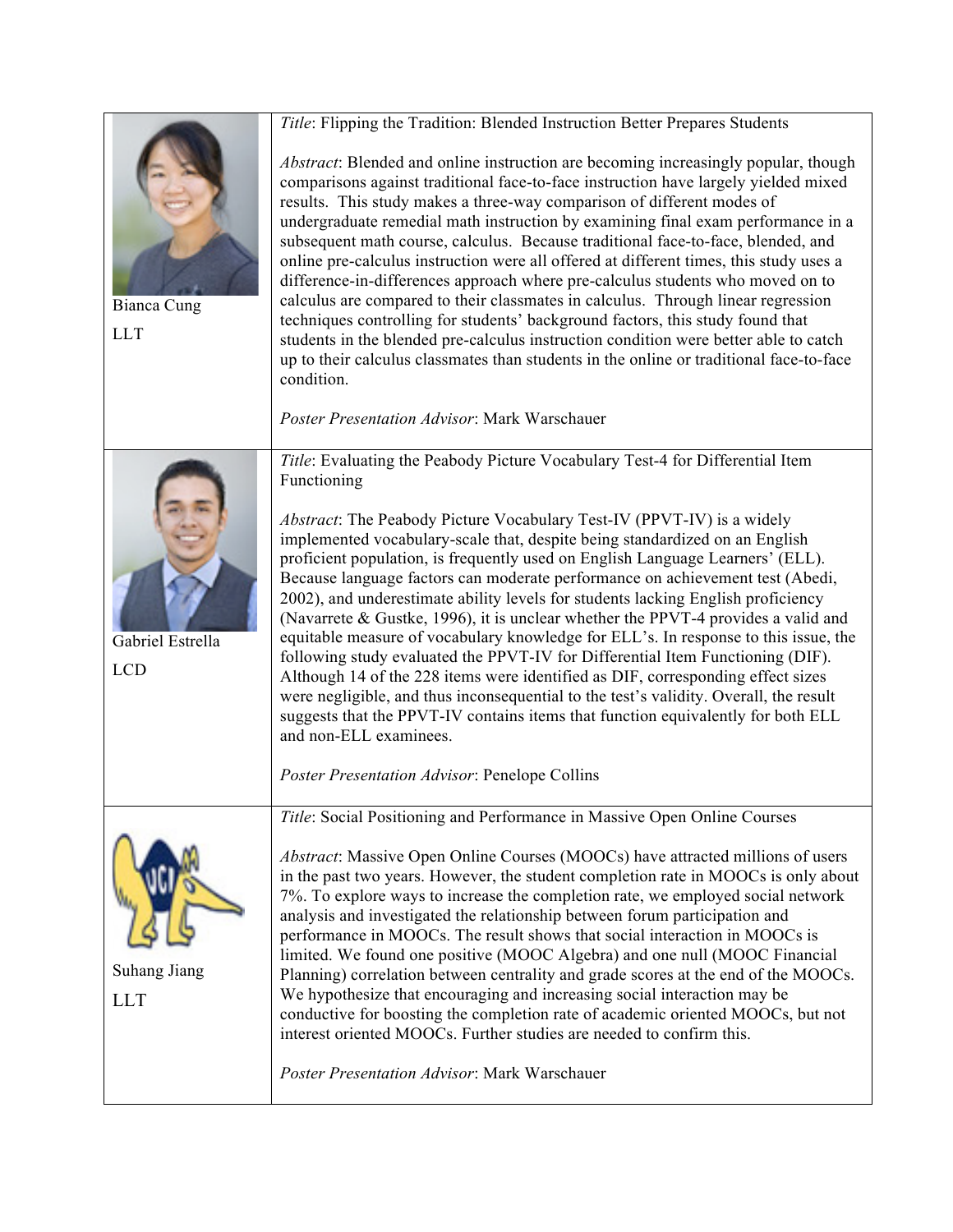|                               | Title: Investigating the Relationship Between Amount of Homework Assigned and<br>Achievement in Eighth Grade Science Classes                                                                                                                                                                                                                                                                                                                                                                                                                                                                                                                                                                                                                                                                                                                                                                                                                                                          |
|-------------------------------|---------------------------------------------------------------------------------------------------------------------------------------------------------------------------------------------------------------------------------------------------------------------------------------------------------------------------------------------------------------------------------------------------------------------------------------------------------------------------------------------------------------------------------------------------------------------------------------------------------------------------------------------------------------------------------------------------------------------------------------------------------------------------------------------------------------------------------------------------------------------------------------------------------------------------------------------------------------------------------------|
| Ryan Lewis<br><b>EPSC</b>     | Abstract: The researcher uses the Early Childhood Longitudinal Study, Kindergarten<br>Class of 1998-99 (ECLS-K) to analyze the impact of homework assigned within<br>eighth grade science classrooms on achievement. Controlling for differences in<br>student background, prior achievement, teacher characteristics, and classroom<br>elements, the amount of homework assigned by a teachers in eighth grade science<br>classes is significantly and positively associated with students' eighth grade science<br>standardized test scores (n=9304). Positive effects grow as amount of homework<br>assigned is increased. The study advances previous work by utilizing teacher-<br>reported homework amounts and focusing on standardized test scores rather than<br>achievement measures that can include non-academic elements. The results suggest<br>increased homework as an easily implemented instrument for improving science<br>achievement in eighth grade classrooms. |
|                               | Poster Presentation Advisor: George Farkas                                                                                                                                                                                                                                                                                                                                                                                                                                                                                                                                                                                                                                                                                                                                                                                                                                                                                                                                            |
|                               | Title: Preschool Numeracy Skills Most Predict Later Math Achievement                                                                                                                                                                                                                                                                                                                                                                                                                                                                                                                                                                                                                                                                                                                                                                                                                                                                                                                  |
| Tutrang Nguyen<br><b>EPSC</b> | Abstract: Research has shown that kindergarten mathematics achievement at school<br>entry is the strongest predictor of later school success. This study expands our<br>understanding of children's mathematics achievement in their earliest years of<br>schooling using longitudinal data from a low-income and minority sample of<br>preschoolers. We use OLS regression to relate specific preschool mathematical<br>competencies to achievement in kindergarten, 1st, 4th, and 5th grade. Counting<br>skills and understanding numbers most predict mathematics achievement even<br>through 5th grade when controlling for other domains of mathematical knowledge,<br>preschool classroom fixed effects, and a host of child and family characteristics.<br>Results suggest strong support of mathematics in preschool.                                                                                                                                                         |
|                               | Poster Presentation Advisor: Greg Duncan                                                                                                                                                                                                                                                                                                                                                                                                                                                                                                                                                                                                                                                                                                                                                                                                                                                                                                                                              |
|                               | Title: "I'm freaking out!" Student Disclosures in College Readiness Programs                                                                                                                                                                                                                                                                                                                                                                                                                                                                                                                                                                                                                                                                                                                                                                                                                                                                                                          |
| Melissa Powell<br><b>LCD</b>  | Abstract: Transitioning from high school to college can be stressful. College<br>readiness programs may ease this transition by providing safe spaces for students to<br>talk about college concerns and other life stressors. Using class observations,<br>interviews, and focus groups, this study explores 11th and 12th grade Latina girls'<br>disclosures in two college readiness programs: one all-girl and one co-ed.<br>Disclosures occurred in 42% of observed classes and focused on personal and/or<br>academic experiences. Most disclosures (80%), including all academic disclosures,<br>happened in the all-girl setting. Students reported that disclosures helped them feel<br>supported and encouraged college application completion. Findings suggest that<br>students benefit from having supportive environments for disclosing stressful<br>experiences and concerns as they prepare for college.                                                             |
|                               | Poster Presentation Advisor: Stephanie Reich                                                                                                                                                                                                                                                                                                                                                                                                                                                                                                                                                                                                                                                                                                                                                                                                                                                                                                                                          |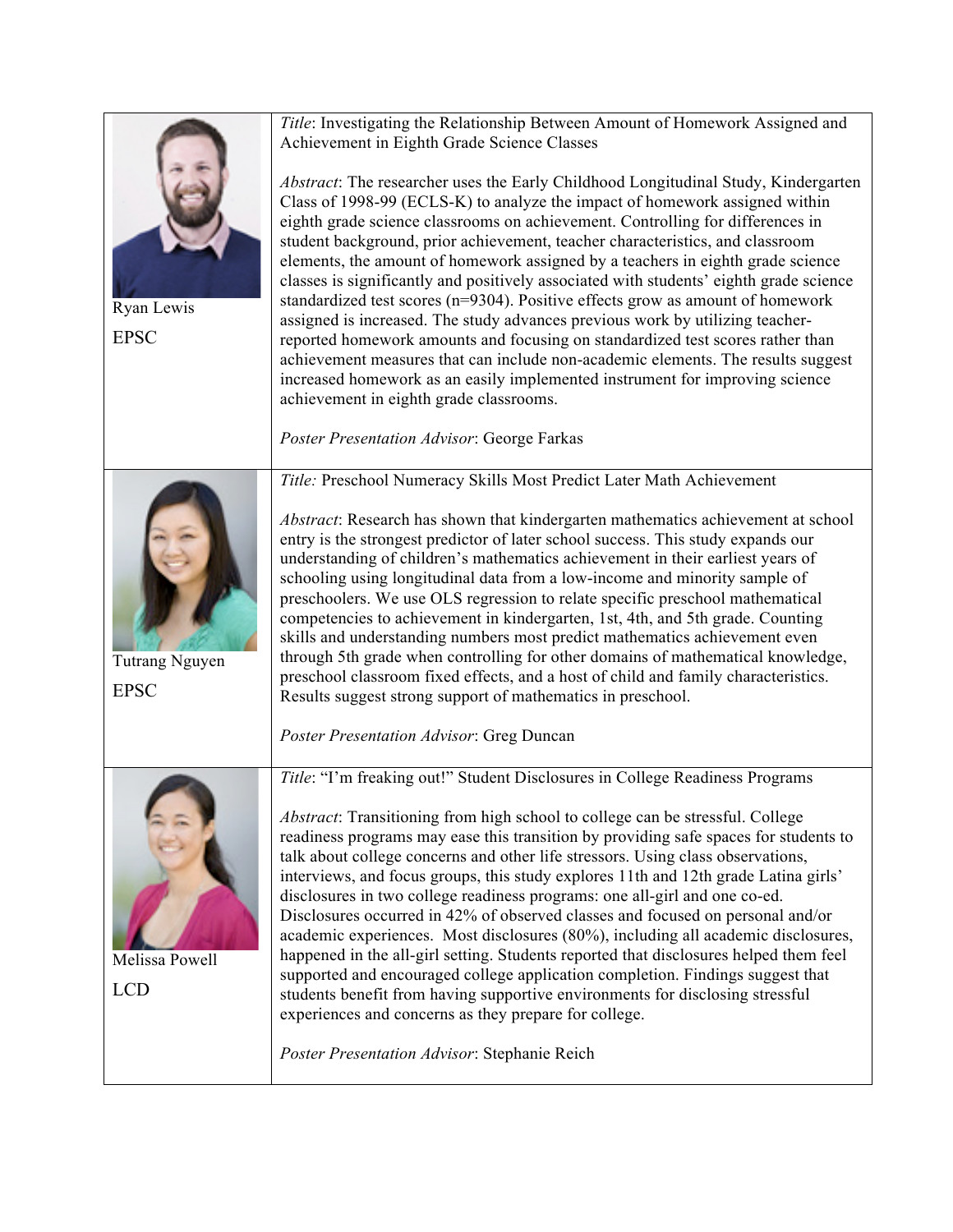|                           | Title: Problem-Solving Pedagogies: Enhancing Undergraduate STEM Outcomes                                                                                                                                                                                                                                                                                                                                                                                                                                                                                                                                                                                                                                                                                                                                                                                                                                                                                                     |
|---------------------------|------------------------------------------------------------------------------------------------------------------------------------------------------------------------------------------------------------------------------------------------------------------------------------------------------------------------------------------------------------------------------------------------------------------------------------------------------------------------------------------------------------------------------------------------------------------------------------------------------------------------------------------------------------------------------------------------------------------------------------------------------------------------------------------------------------------------------------------------------------------------------------------------------------------------------------------------------------------------------|
| Lynn Reimer<br><b>LCD</b> | Abstract: Science, technology, engineering, and math (STEM) fields require the<br>capacity to solve real-world problems. How do STEM undergraduates develop this<br>expertise? Undergraduate STEM instruction stressing problem solving is associated<br>with positive student outcomes in small courses (i.e., under 50 students). For the<br>present study, researchers used institutional data and observation protocols to<br>consider problem solving strategies in 43 undergraduate courses with average<br>enrollment over 270. When exposed to problem solving, the odds of student<br>progression to the next course increased by 74%. Odds of progression were higher<br>for females and lower for Hispanics. Future analyses will examine discipline-<br>specific effects and interactions with demographic groups. This research was<br>supported by the National Science Foundation under Grant Number 1256500.<br>Poster Presentation Advisor: Mark Warschauer |
|                           |                                                                                                                                                                                                                                                                                                                                                                                                                                                                                                                                                                                                                                                                                                                                                                                                                                                                                                                                                                              |
| Rachel Stumpf             | Title: The Art of Teaching Language Arts: Practices that Impact Student Writing<br>Achievement<br>Abstract: Prior research on teacher effectiveness has been inconclusive regarding the<br>mechanisms that will improve student writing at the secondary level. Observational<br>data about teacher practices were collected from the Pathway Project, a teacher                                                                                                                                                                                                                                                                                                                                                                                                                                                                                                                                                                                                             |
|                           | intervention program which focuses on the use of cognitive strategies in literacy<br>instruction. Each treatment and control teacher participating in the 2012-2013<br>implementation of the Pathway Project was observed twice; residualized growth<br>models were then used to estimate the impact of specific teaching strategies on<br>students' assessment of literary analysis (ALA) scores. The results of this study                                                                                                                                                                                                                                                                                                                                                                                                                                                                                                                                                 |
| <b>LLT</b>                | suggest that increased time spent on evaluation, writing discussion, and vocabulary<br>instruction may have a positive impact on student writing achievement.                                                                                                                                                                                                                                                                                                                                                                                                                                                                                                                                                                                                                                                                                                                                                                                                                |
|                           | Poster Presentation Advisor: Carol Booth Olson                                                                                                                                                                                                                                                                                                                                                                                                                                                                                                                                                                                                                                                                                                                                                                                                                                                                                                                               |
| Tamara Tate<br><b>LLT</b> | Title: From Keystrokes to Achievement Scores: The Effects of Prior Computer Use<br>on Computer-Based Writing                                                                                                                                                                                                                                                                                                                                                                                                                                                                                                                                                                                                                                                                                                                                                                                                                                                                 |
|                           | Abstract: This secondary data analysis uses structural equation modeling to<br>understand the correlation between prior use of technology by students and their<br>writing scores on the 2011 NAEP computer-based writing assessment. The NAEP<br>data contains information for over 24,100 eighth grade students, including student<br>and teacher reported survey data on amount and type of computer use by the<br>students. Prior Use had a direct effect on writing achievement scores on the<br>computer-based assessment. One standard deviation increase in Prior Use led to a<br>.36 standard deviation increase in writing achievement scores, controlling for the<br>effect of demographics. All groups benefited from Prior Use, but the size of the<br>benefit of Prior Use on writing achievement varied by group.                                                                                                                                             |
|                           | Poster Presentation Advisor: Mark Warschauer                                                                                                                                                                                                                                                                                                                                                                                                                                                                                                                                                                                                                                                                                                                                                                                                                                                                                                                                 |